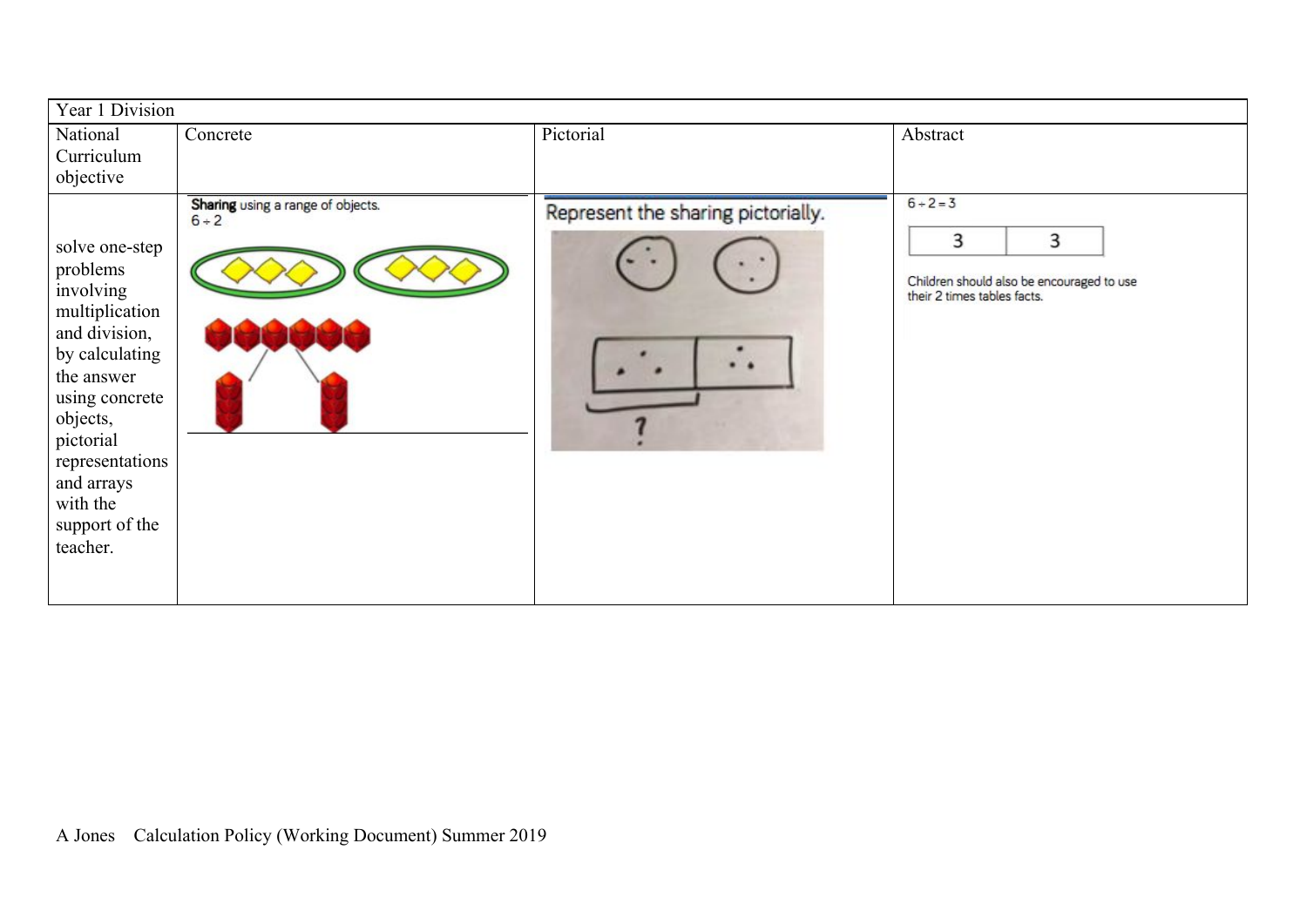| Concrete                                                                            | Pictorial                          | Abstract                                                                                      |
|-------------------------------------------------------------------------------------|------------------------------------|-----------------------------------------------------------------------------------------------|
|                                                                                     |                                    |                                                                                               |
|                                                                                     |                                    |                                                                                               |
| Sharing using a range of objects.<br>$6 + 2$                                        | Represent the sharing pictorially. | $6 + 2 = 3$<br>3<br>3<br>Children should also be encouraged to<br>their 2 times tables facts. |
| Repeated subtraction using Cuisenaire rods above a ruler.<br>$6 + 2$                | pictorially.                       | Abstract number line to represent the equal<br>groups that have been subtracted.              |
| <u>ing ang mga ng mga ng mga ng mga ng mga ng mga ng mga ng mga ng mga ng mga n</u> |                                    | $-2$<br>$-2$<br>$-2$<br>3 groups                                                              |
|                                                                                     | 3 groups of 2                      | Children to represent repeated subtraction                                                    |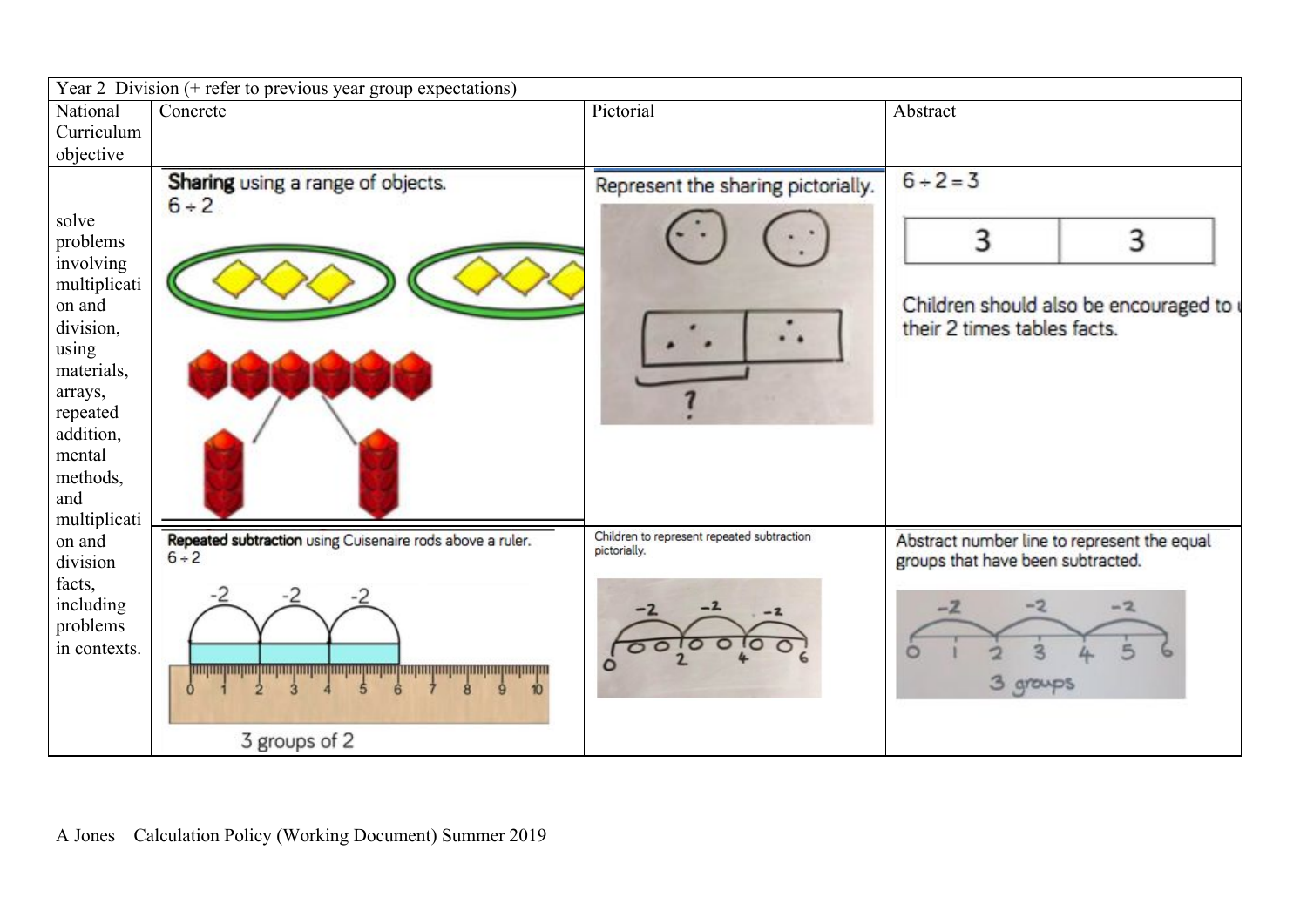| Year 3 Division<br>(+ refer to previous year group expectations)                                                                                                                                   |                                                                                                                                                                                                                                                            |                                                                                                        |                                                                                                                                                                                                    |  |  |
|----------------------------------------------------------------------------------------------------------------------------------------------------------------------------------------------------|------------------------------------------------------------------------------------------------------------------------------------------------------------------------------------------------------------------------------------------------------------|--------------------------------------------------------------------------------------------------------|----------------------------------------------------------------------------------------------------------------------------------------------------------------------------------------------------|--|--|
| National<br>Curriculum                                                                                                                                                                             | Concrete                                                                                                                                                                                                                                                   | Pictorial                                                                                              | Abstract                                                                                                                                                                                           |  |  |
| objective                                                                                                                                                                                          |                                                                                                                                                                                                                                                            |                                                                                                        |                                                                                                                                                                                                    |  |  |
| write and<br>calculate<br>mathematical<br>statements<br>for<br>multiplication<br>and division<br>using the<br>multiplication<br>tables that<br>they know,<br>including for<br>two-digit<br>numbers | 2d + 1d with remainders using lollipop sticks. Cuisenaire<br>rods, above a ruler can also be used.<br>$13 + 4$<br>Use of lollipop sticks to form wholes- squares are made<br>because we are dividing by 4.<br>There are 3 whole squares, with 1 left over. | Children to represent the lollipop sticks pictorially.<br>There are 3 whole squares, with 1 left over. | $13 + 4 - 3$ remainder 1<br>Children should be encouraged to use their<br>times table facts; they could also represent<br>repeated addition on a number line.<br>'3 groups of 4, with 1 left over' |  |  |
| times<br>one-digit                                                                                                                                                                                 | Sharing using place value counters.<br>$42 \div 3 = 14$<br>000000<br>000                                                                                                                                                                                   | Children to represent the place value counters<br>pictorially.                                         | Children to be able to make sense of the<br>place value counters and write calculations to                                                                                                         |  |  |
| numbers.                                                                                                                                                                                           | 10 <sub>s</sub><br>10 <sub>s</sub><br>1s<br>1s<br>$\bullet$                                                                                                                                                                                                | 00006<br>00006 OO<br><b>ØØØØ</b><br>5<br>10s                                                           | show the process.                                                                                                                                                                                  |  |  |
| Using mental<br>and                                                                                                                                                                                | $\bullet$<br>$\bullet$<br>888888                                                                                                                                                                                                                           | 0000<br>$\circ$                                                                                        | $42 + 3$<br>$42 = 30 + 12$                                                                                                                                                                         |  |  |
| progressing                                                                                                                                                                                        | 10 <sub>s</sub><br>1s<br>10 <sub>s</sub><br>1s<br>0000<br>$\bullet$                                                                                                                                                                                        | 0000<br>$\bigcirc$                                                                                     | $30 + 3 = 10$                                                                                                                                                                                      |  |  |
| to formal                                                                                                                                                                                          | 0000<br>$\bullet$<br>$\bullet$<br>0000<br>$\circ$<br>$\bullet$                                                                                                                                                                                             | 0000<br>$\bigcap$                                                                                      | $12 + 3 = 4$<br>$10 + 4 = 14$                                                                                                                                                                      |  |  |
| written                                                                                                                                                                                            |                                                                                                                                                                                                                                                            |                                                                                                        |                                                                                                                                                                                                    |  |  |
| methods,                                                                                                                                                                                           |                                                                                                                                                                                                                                                            |                                                                                                        |                                                                                                                                                                                                    |  |  |
| including                                                                                                                                                                                          |                                                                                                                                                                                                                                                            |                                                                                                        |                                                                                                                                                                                                    |  |  |
| objects are                                                                                                                                                                                        |                                                                                                                                                                                                                                                            |                                                                                                        |                                                                                                                                                                                                    |  |  |
|                                                                                                                                                                                                    |                                                                                                                                                                                                                                                            |                                                                                                        |                                                                                                                                                                                                    |  |  |
| connected to<br>m objects.                                                                                                                                                                         |                                                                                                                                                                                                                                                            |                                                                                                        |                                                                                                                                                                                                    |  |  |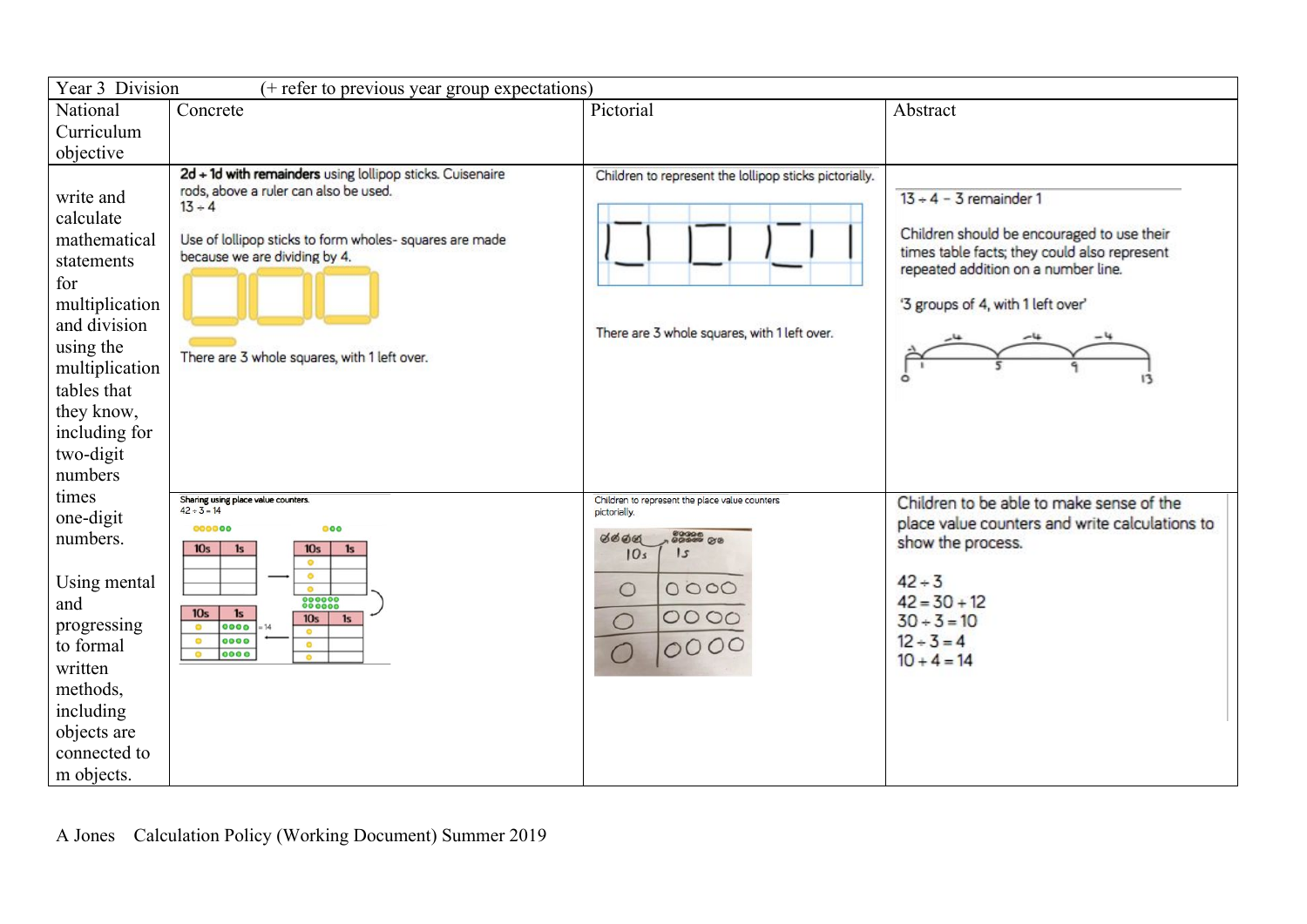| Year $\overline{4}$ Division (+ refer to previous year group expectations)                                                                                                         |                                                                                                                                                                                                                                                                                                                                                                                                                                        |                                                                                                                   |                                                                                                                                                                                                    |  |  |
|------------------------------------------------------------------------------------------------------------------------------------------------------------------------------------|----------------------------------------------------------------------------------------------------------------------------------------------------------------------------------------------------------------------------------------------------------------------------------------------------------------------------------------------------------------------------------------------------------------------------------------|-------------------------------------------------------------------------------------------------------------------|----------------------------------------------------------------------------------------------------------------------------------------------------------------------------------------------------|--|--|
| National                                                                                                                                                                           | Concrete                                                                                                                                                                                                                                                                                                                                                                                                                               | Pictorial                                                                                                         | Abstract                                                                                                                                                                                           |  |  |
| Curriculum                                                                                                                                                                         |                                                                                                                                                                                                                                                                                                                                                                                                                                        |                                                                                                                   |                                                                                                                                                                                                    |  |  |
| objective                                                                                                                                                                          |                                                                                                                                                                                                                                                                                                                                                                                                                                        |                                                                                                                   |                                                                                                                                                                                                    |  |  |
| recall<br>multiplication<br>and division<br>facts for<br>multiplication<br>tables up to<br>$12 \times 12$<br>multiply<br>two-digit and<br>three-digit<br>numbers by a<br>one-digit | Sharing using place value counters.<br>$42 + 3 = 14$<br>000000<br>000<br>10 <sub>s</sub><br>1s<br>10 <sub>s</sub><br>1s<br>۰<br>$\bullet$<br>۰<br>000000<br>10 <sub>s</sub><br>1s<br>10 <sub>s</sub><br>1s<br>0000<br>$\bullet$<br>$-14$<br>$\bullet$<br>$\bullet$<br>0000<br>$\bullet$<br>0000<br>$\circ$<br>$\bullet$                                                                                                                | Children to represent the place value counters<br>pictorially.<br>6600<br>15<br>10s<br>0000<br>$\bigcirc$<br>0000 | Children to be able to make sense of the<br>place value counters and write calculations to<br>show the process.<br>$42 + 3$<br>$42 = 30 + 12$<br>$30 + 3 = 10$<br>$12 \div 3 = 4$<br>$10 + 4 = 14$ |  |  |
| number using<br>formal<br>written layout                                                                                                                                           | Short division using place value counters to group.<br>$615 \div 5$                                                                                                                                                                                                                                                                                                                                                                    | Represent the place value counters pictorially.                                                                   | Children to the calculation using the short<br>division scaffold.                                                                                                                                  |  |  |
|                                                                                                                                                                                    | <b>100s</b><br>10 <sub>s</sub><br>1s<br>00000<br>$\bullet$<br>$\bullet$<br>00000<br>$\bullet$<br>00000<br>1. Make 615 with place value counters.<br>2. How many groups of 5 hundreds can you make with 6<br>hundred counters?<br>3. Exchange 1 hundred for 10 tens.<br>4. How many groups of 5 tens can you make with 11 ten<br>counters?<br>5. Exchange 1 ten for 10 ones.<br>6. How many groups of 5 ones can you make with 15 ones? | 10Os<br>10 s                                                                                                      |                                                                                                                                                                                                    |  |  |